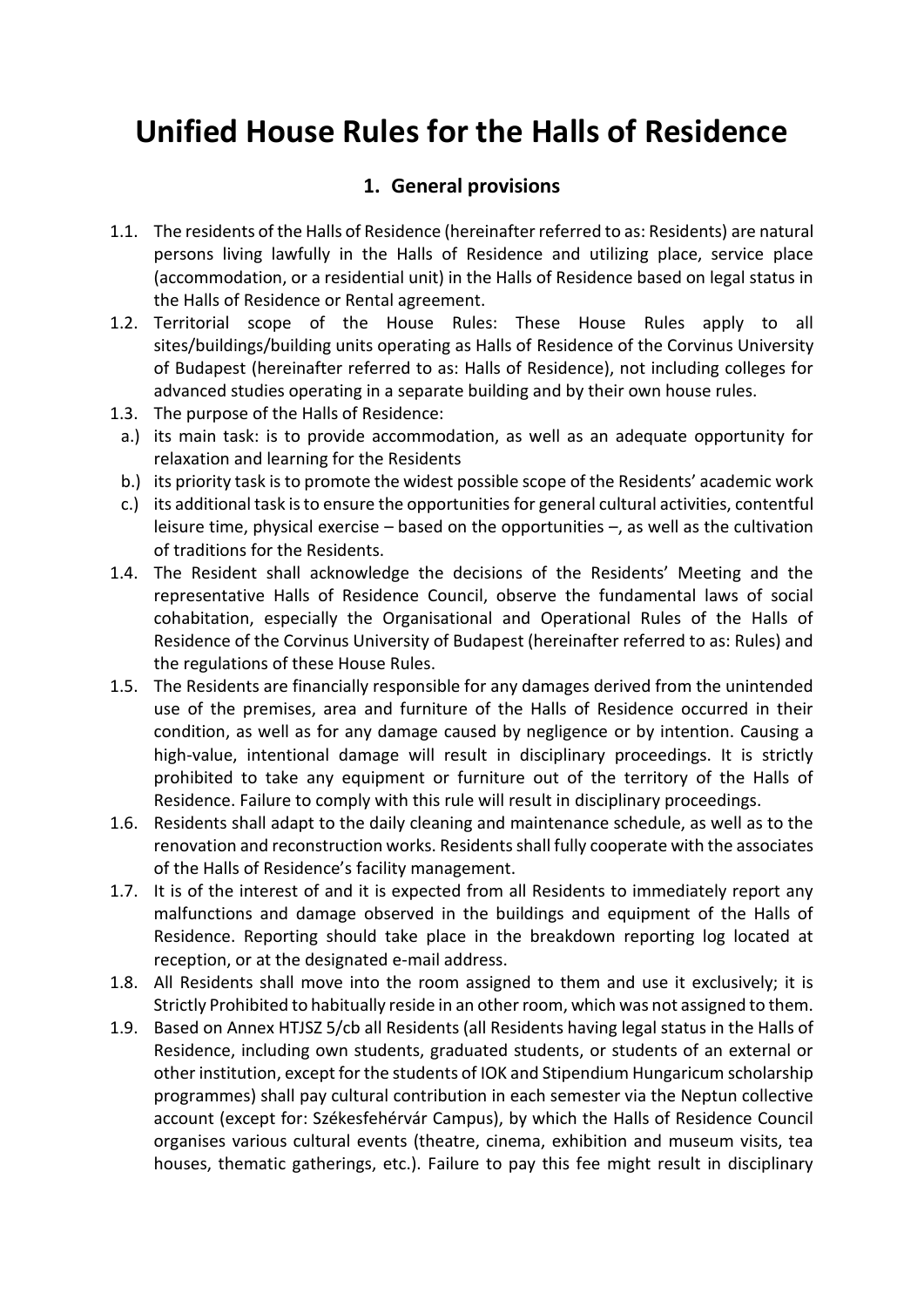proceedings. In the event of moving out in mid-semester, the fee shall not be reimbursed.

- 1.10. The Management of the Halls of Residence assumes no liability for the disappearance of the Residents' personal assets.
- 1.11. It is prohibited to:
- a) bring in, keep, consume or distribute drugs or other mind-altering substances in the Halls of Residence by the Residents,
- b) smoke in the building of the Halls of Residence,
- c) endorse the access card to the Halls of Residence on someone else,
- d) receive drunk or dazed visitors, or visitors under the influence of drugs, as well as those, who are solicitous from a public health aspect,
- e) have strangers stay in the rooms without authorization,
- f) dispense justice and abstract the personal assets of fellow students,
- g) dry clothes in the hallways and kitchens, or keep clothes dryers there,
- h) disturb the peace and learning of others,
- i) hold events without authorization,
- j) appear in offensive clothing in the social areas of the Halls of Residence,
- k) bring into or keep any animals in the rooms, apartments and social areas of the Halls of Residence,
- l) display totalitarian symbols in the entire territory of the Halls of Residence,
- m) throw objects/ litter from the window (might result in immediate disciplinary proceedings and the unilateral termination of the Halls of Residence Agreement),
- n) cover or damage the fire and smoke alarm, unreasonable use of any fire protection equipment (will result in immediate disciplinary proceedings and the unilateral termination of the Halls of Residence Agreement).
- 1.12. Security service at the reception of the Halls of Residence monitors the camera system controlling the social areas in the Halls of Residence, as well as the fire alarm and access control systems. Should the rules be breached, the reception service is obligated to intervene.
- 1.13. When receiving a visitor, reception service might deny access with the consent of the senior guard on duty and/or the Dorm Manager or the operations coordinator based on the deliberation of public health, asset or other safety risks.
- 1.14. Depending on the extent of breach, criminal, infringement, disciplinary or compensation procedures may be initiated against the violators of regulations, and/or penalty points may be awarded based on the penalty score system contained in these House Rules. There might be cases, when Residents are obligated to pay a separate procedural fee.

# **2. General rules of moving in and out of the Halls of Residence**

- 2.1. Moving in and out of the Halls of Residence may take place in compliance with the Rules of the Halls of Residence, on the date/in the time listed in the Move in/out request. The dates/times are defined by the administrators in charge of the buildings; in justified cases different times may be requested individually, exclusively during working hours.
- 2.2. The endorsement and submission of the dormitory access card (in case of Ferenc Földes Dormitory: room key too) is also possible based on a written authorization signed by two witnesses, however, the room shall be handed over based on reconciliation with the Secretariat/Facility Management before the submission of the card.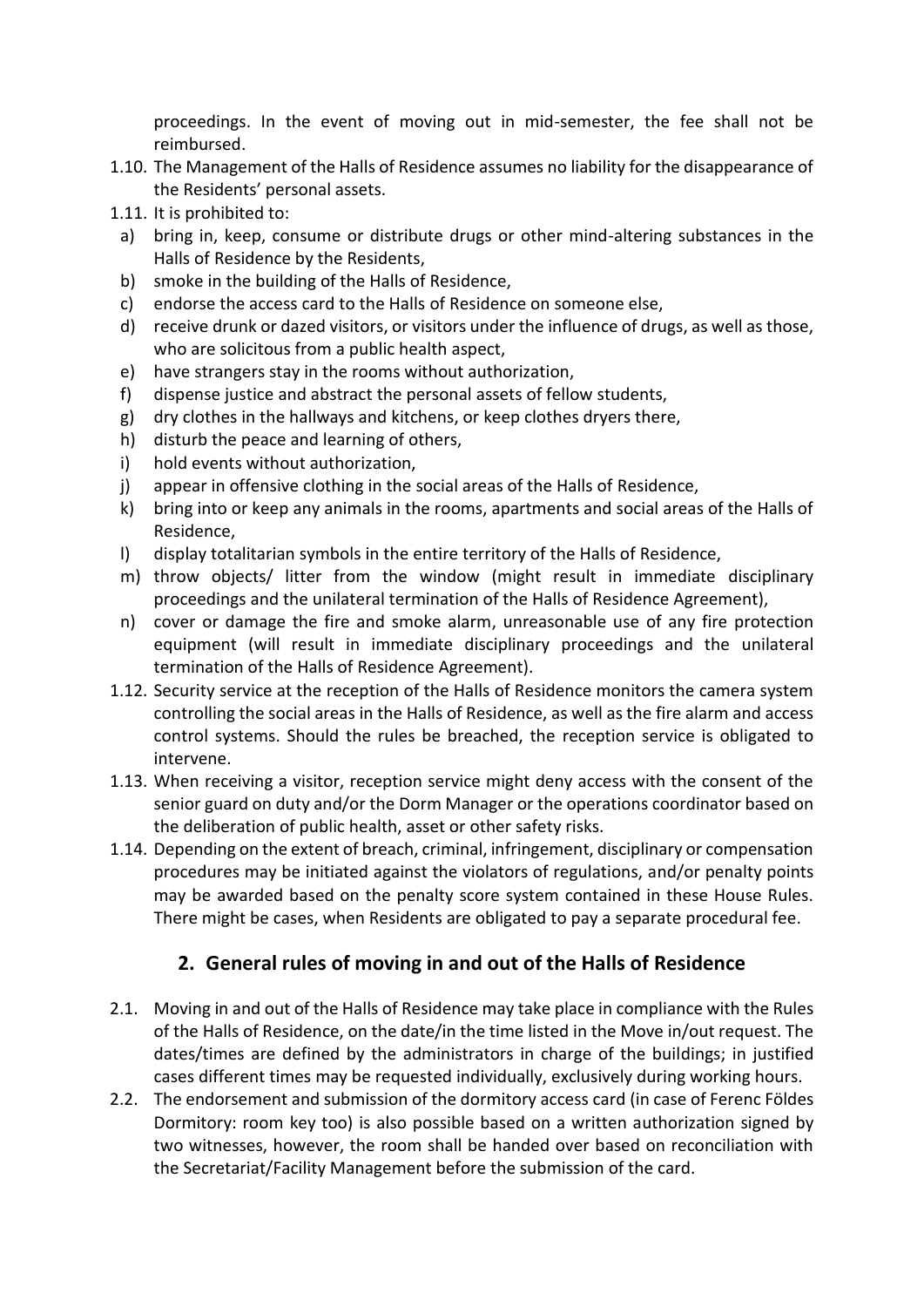- 2.3. Those Residents, who do not completely return the picked up equipment upon moving out, or do not hand over their rooms in accordance with the original conditions upon take over, are liable to pay damages, and also forfeit the Move in request fee (downpayment).
- 2.4. Should Residents not have a pre-approval by the administrator in charge of the dormitory building, they will forfeit the Move in request fee (downpayment) in case the move out date is delayed.
- 2.5. Residents may register their place of residence at the competent governmental agency, however, the Resident leaving the Halls of Residence is to ensure re-registering and also altering his/her notification address.
- 2.6. Following the submission of the Move out request no later than the date of her/his actual removal, Residents shall present their rooms and submit their room keys and access cards (the submission of the access card may also take place in accordance with point 2.2 with an authorization), and in case they registered in the Halls of Residence with a governmental agency, they are to cancel their place of residence.
- 2.7. The moving in and out of Residents admitted in mid-year also takes place according to these regulations.
- 2.8. The deadline regarding the moving out of Residents expelled from the Halls of Residence by a university disciplinary procedure shall be recorded in the disciplinary proceedings. Residents shall move out of the Halls of Residence within 24 hours of the expiration of the deadline.

# **3. The moving in regime**

- 3.1. Moving in is only possible by the completion of the Move in request submitted exclusively in Neptun by the deadline and/or until the date of moving in, by the payment of the request fee (downpayment), and by its valid submission.
- 3.2. Upon receipt of the access card each Resident shall
- a) present some picture ID suitable for identification
- b) in case of an authorized person, the power of attorney containing the personal information of the authorized person (picture ID number, permanent address, date and place of birth, Mother's name), the personal information of two witnesses (picture ID number, permanent address, date and place of birth, Mother's name), as well as the signature of the authorized and the authorizer. The authorized person shall present his/her picture ID contained in the power of attorney.
- 3.3. The room is allocated by the Dorm Manager in certain cases with the cooperation of Senior assistants – by taking the features of the building into consideration.
- 3.4. The main criteria of room allocation is to accommodate students of the same gender and possibly of different grades, but of the same faculty in the same room. There might be a deviation in certain cases (e.g.: siblings, husband and wife, etc.)
- 3.5. Following their moving in, each Resident shall participate at
- a) the Residents' Meeting of the Halls of Residence (Neptun Unipoll)
- b) the accident and fire safety training
- c) the building evacuation fire safety drill
- 3.6. Recording of room inventory on the issued form, recording of existing errors, indicating deficiencies, malfunctions to the operation in the specified way (booklet porch, e-mail)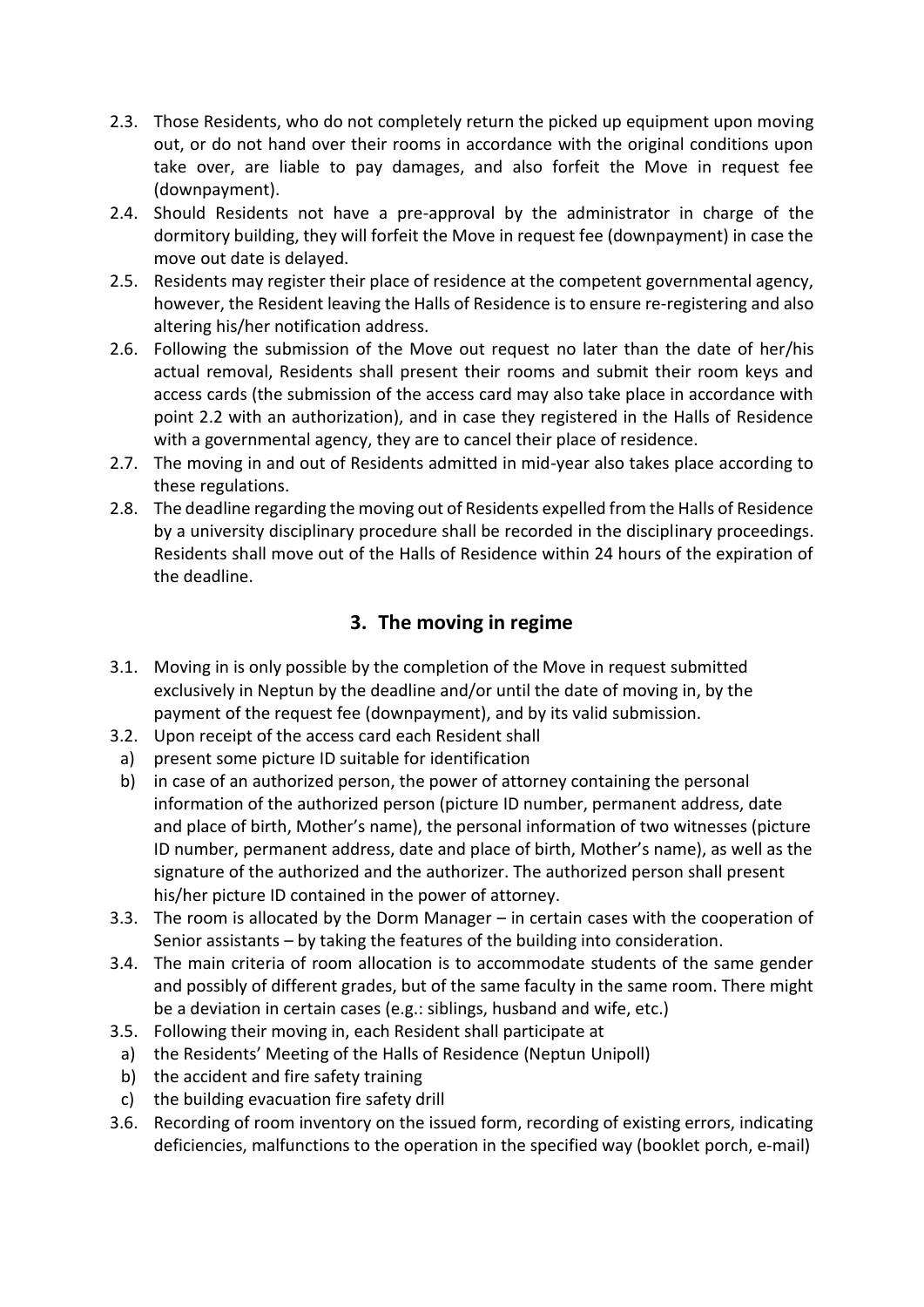# **4. The moving out regime**

- 4.1. The moving out regime is established by the Management of the Halls of Residence in an information booklet. Moving out may take place after the submission of the specified Move out request, by signing the move out form and submitting the access card at the Secretariat/Dorm Manager.
- 4.2. Moving out may take place on the date/in the time listed and submitted in the Move out request. The selected day of moving out shall be pre-announced in the Move out request by the specified deadline.
- 4.3. Residents shall move out of the Halls of Residence:
- a) if based on the penalty score system the Campus director unilaterally terminates the Halls of Residence Agreement of the Resident,
- b) in the event of a disciplinary decision terminating student status,
- c) in case the student status terminates due to any other reason,
- d) in case of deferring an academic year or semester (passive student status),
- e) if the Resident does not stay in the Halls of Residence habitually,
- f) on the date following the expiration of a definite period,
- g) in case of accident, unexpected event, force majeure.

## **5. Conditions of use regarding rooms and social areas**

- 5.1. The maintenance of the order and cleanliness of residential rooms in the Halls of Residence is the interest and obligation of Residents. Failure to comply with the above shall result in penalty points.
- 5.2. It is strictly prohibited and dangerous to throw anything out of the windows of the building. (It will result in immediate disciplinary proceedings and the unilateral termination of the Halls of Residence Agreement.)
- 5.3. The last person leaving shall lock the door of the study rooms (the doors of bathrooms in the Földes Ferenc Campus) due to safety reasons. The Halls of Residence will not take any liability for personal assets placed in the rooms. The Police will only launch proceedings in the event of violent intrusion.
- 5.4. It is forbidden to take items placed in the social areas into the rooms or take furniture out of the rooms and put them there. In the event of internal move, refrigerators, beds, chairs, blankets and pillows might only be transferred from one room to an other with the authorization of the Dorm Manager.
- 5.5. The cleaning of rooms is a public health requirement and it is mandatory to empty the garbage cans into the designated containers; compliance with the above requirement might be controlled by the administrator in charge of the dormitory building, the operations coordinator, his senior assistants and the representative of the operator at least once per month together, or alone based on 24-hours advance notice. Residents of untended rooms identified during the inspections are warned by the Dorm Manager, that they have 3 days to recover cleaning, otherwise they shall receive penalty points. Should the cleaning not take place, the Dorm Manager may order the forced cleaning of the room, the cost of which will have to be born by its Residents. If it happens again, the Residents of the room might receive additional penalty points. Personal assets left in the kitchens or laundry rooms might be thrown away by the cleaning personnel.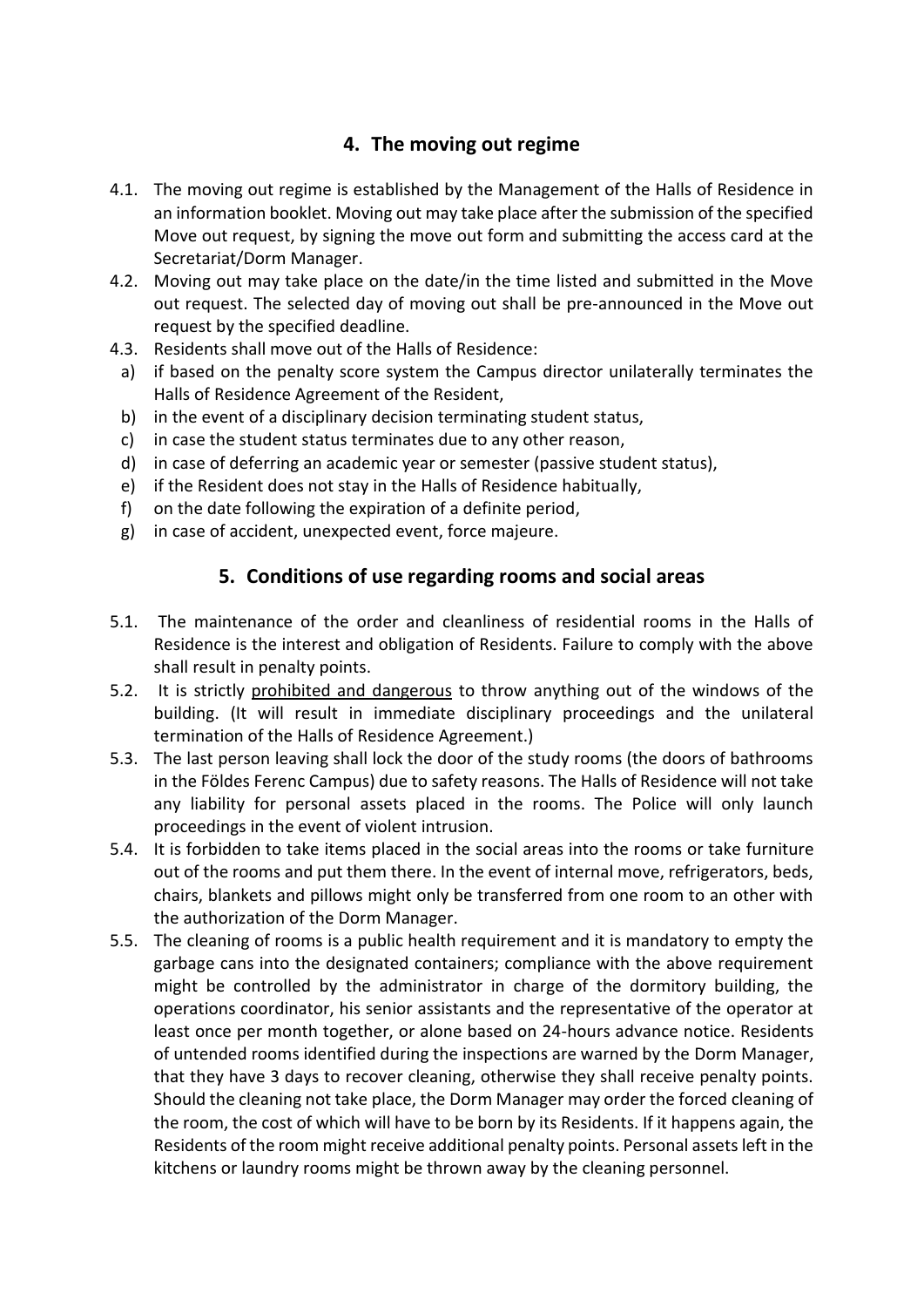- 5.6. It is forbidden to use heat generating and cooking/baking devices in the rooms. The community kitchen is established for this purpose. Residents are 100% liable for damage due to the above.
- 5.7. Only such decorations are allowed in the residential rooms, which do not harm the condition of the walls and the equipment. It is strictly prohibited to draw or paint on the walls or wall covers. Hanging pictures on the walls or wall covers is only allowed by mounting tools not causing permanent damage. It is prohibited to damage the wall covers and furniture of the Halls of Residence.
- 5.8. It is prohibited to apply stickers or pictures with liquid glue on the outside of the entrance or cabinet doors . It is strictly prohibited to draw, paint or fix posters on the doors with pins or thumbtacks. In the event of violating these rules, the perpetrator shall recover the damage or cover the cost of recovery, and it also results in penalty points.
- *5.9.* Upon moving out the Residents shall rearrange the room, push the bed back to its original position, unfreeze the refrigerator and leave it empty and clean, as well as remove all garbage from the room. *(Room/bath acceptance criteria points:*

*Room:*

- *1. the furniture is in its original position, have no damage and is clean*
- *2. there are no objects left inside the cabinets, their interior is cleaned and dusted*
- *3. the bed is clean, the bedsheets compartment is empty and dusted*
- *4. the walls and ceilings are clean, undamaged, have no picture, poster or glue on them, etc.*
- *5. the floors of the room are clean, cleaned (mopped up), there is no carpet, garbage or leftover object in the room*
- *6. the garbage bin is empty and washed*
- *7. the window sill is clean and washed*
- *8. the entrance door is clean*

*Sanitary block (Földes Ferenc Campus):*

- *1. the floors of the room are clean, mopped up and scaled*
- *2. the wall tiles are clean and scaled*
- *3. the shower cabin is clean and scaled*
- *4. the shower tray is clean and scaled*
- *5. the basin is clean and scaled*
- *6. the toilet is clean and scaled*
- *7. the mirror, bath shelf and corner shelf are clean and scaled*
- *8. the division wall and the door are clean*

*During the mid-year inspection the hygienic conditions are implicitly in focus.*

- 5.10. Residents shall report any electronic equipment brought into the rooms to the Dorm Manager in writing. Devices with larger – over 1000 W – capacity may only be brought into the rooms and used with the written authorization of the Dorm Manager.
- 5.11. The University will not take any liability for possible breakdowns of privately owned electronic devices derived from use, or for accidents with electric shock. Only extension cords equipped with standard grounded switches may be used for electronic devices operated with a permit; any extension cords against the rules will be collected by management, kept until move out, then returned to the Residents.
- 5.12. Electronic connectors may only be used in the area of the Halls of Residence in accordance with the related electric shock protection and fire safety regulations.
- 5.13. It is prohibited to iron in the rooms due to fire safety, and in the sanitary blocks due to electric shock protection reasons. There is a separately nominated area for ironing in each campus.
- 5.14. It is strictly prohibited to damage or cover the smoke and heat detectors placed in the building. Residents shall cover the cost of the damage caused as well as the possible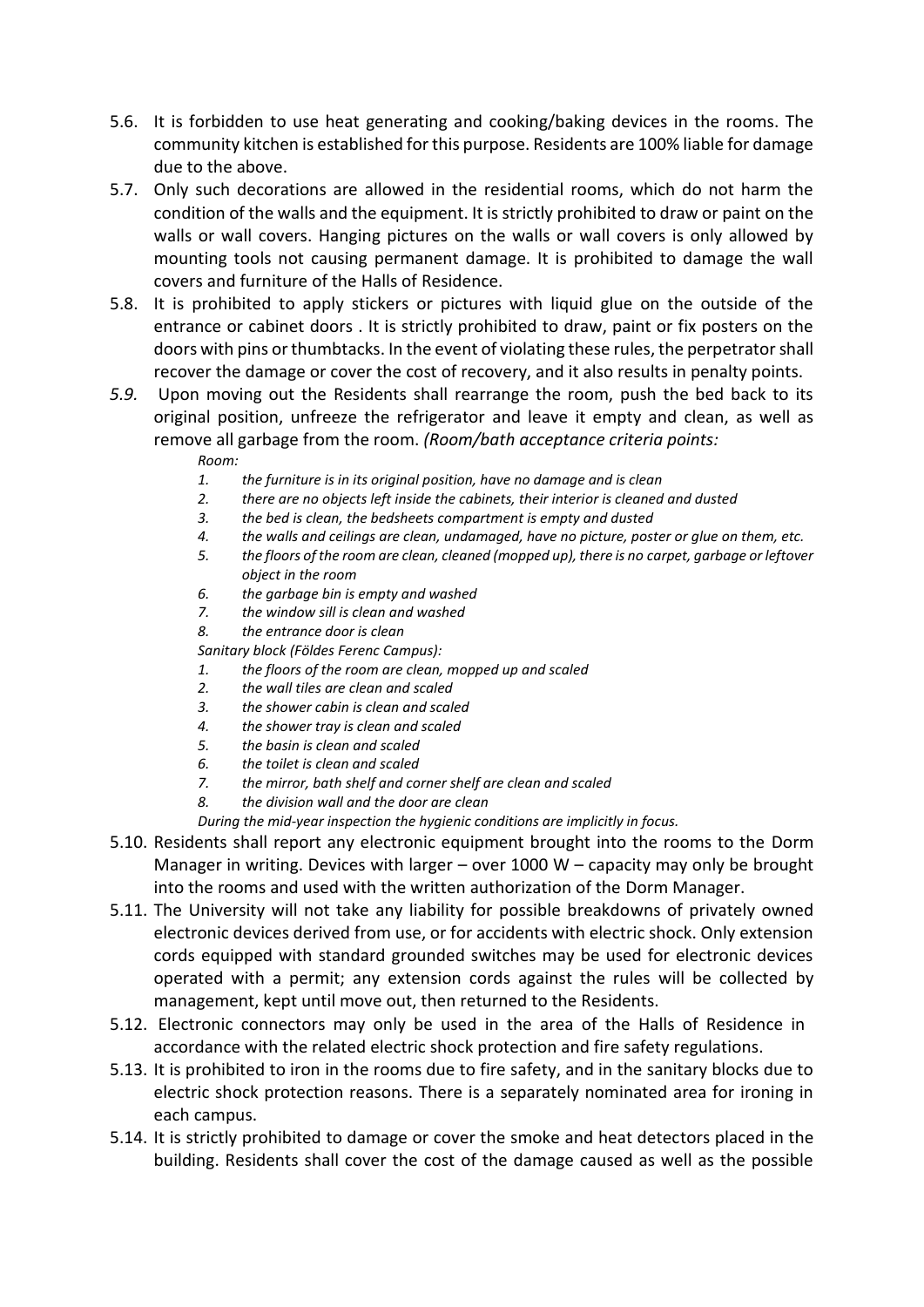official penalty. (It will result in immediate disciplinary proceedings and the unilateral termination of the Halls of Residence Agreement.)

- 5.15. When using the rooms, social areas and equipment, Residents shall report any technical malfunctions accompanied by unexpected, severe consequences or damage with no delay at the Campus reception/Reception desk, especially:
	- a) Pipe breakage, water leakage/flow
	- b) Electric short circuit, smoke or fire,
- c) Window breakage, torn windows or doors, broken out mosquito nets
- 5.16. The spare keys to the rooms stored at reception may be temporarily given by reception service only to the Residents of the rooms based on their signatures in the key registration book (until the key is found or the personnel of the Halls of Residence solves the problem). The personnel of the Halls of Residence takes care of the replacement of lost keys, the cost of which is levied on the Residents of the concerned room and is recorded in Neptun as damages. The Campus director may aside from the payment of the fee in certain cases.
- 5.17. It is strictly forbidden to have the room key copied. Failure to comply with this rule may result in penalty points.
- 5.18. Residents, or external, third parties commissioned by them may not perform any technical work in the room.
- 5.19. Upon moving out Residents leaving the room shall remove all items brought in at their own cost. Should the Residents place their assets, carpet, pieces of furniture, etc., that have become unnecessary upon leaving, and which do not belong to the category of communal waste in the area of the Halls of Residence, the cost of removal might be invoiced by the Halls of Residence to them.
- 5.20. All Residents shall pay attention to the cleanliness of social areas. The removal of furniture from social areas, their unintended use or damage caused to them is prohibited. (Might result in penalty points.)
- 5.21. It is strictly prohibited and dangerous to lean out, sit, climb out from the windows of the building, or stand on the window sill or radiator.
- 5.22. Tarkaréti Dormitory: It is strictly prohibited and dangerous to stay on the canopy of the first floor, as well as on the evacuation staircase that can only be used in emergency situations. The Management of the University and the Halls of Residence shall not take any liability for possible accidents due to the lack of safety rail. The fire steps of the Halls of Residence may only be utilized in the event of fire and emergency.
- 5.23. Tarkaréti Dormitory: students shall not stay in the northern part of the basement due to safety technology reasons (in the area right from the stairs), unless they received authorization for it.
- 5.24. It is strictly prohibited to block the evacuation routes. (It will result in immediate disciplinary proceedings and the unilateral termination of the Halls of Residence Agreement.)

# **6. The halls of residence agenda**

6.1. The main purpose of the Halls of Residence is to ensure peaceful learning and relaxation. Equipment with loudspeakers may only be used with the consent of room-mates if it does not disturb the residents of neighbouring rooms and the houses facing it. It must be considered that silence laws are in effect from 11pm until 7am.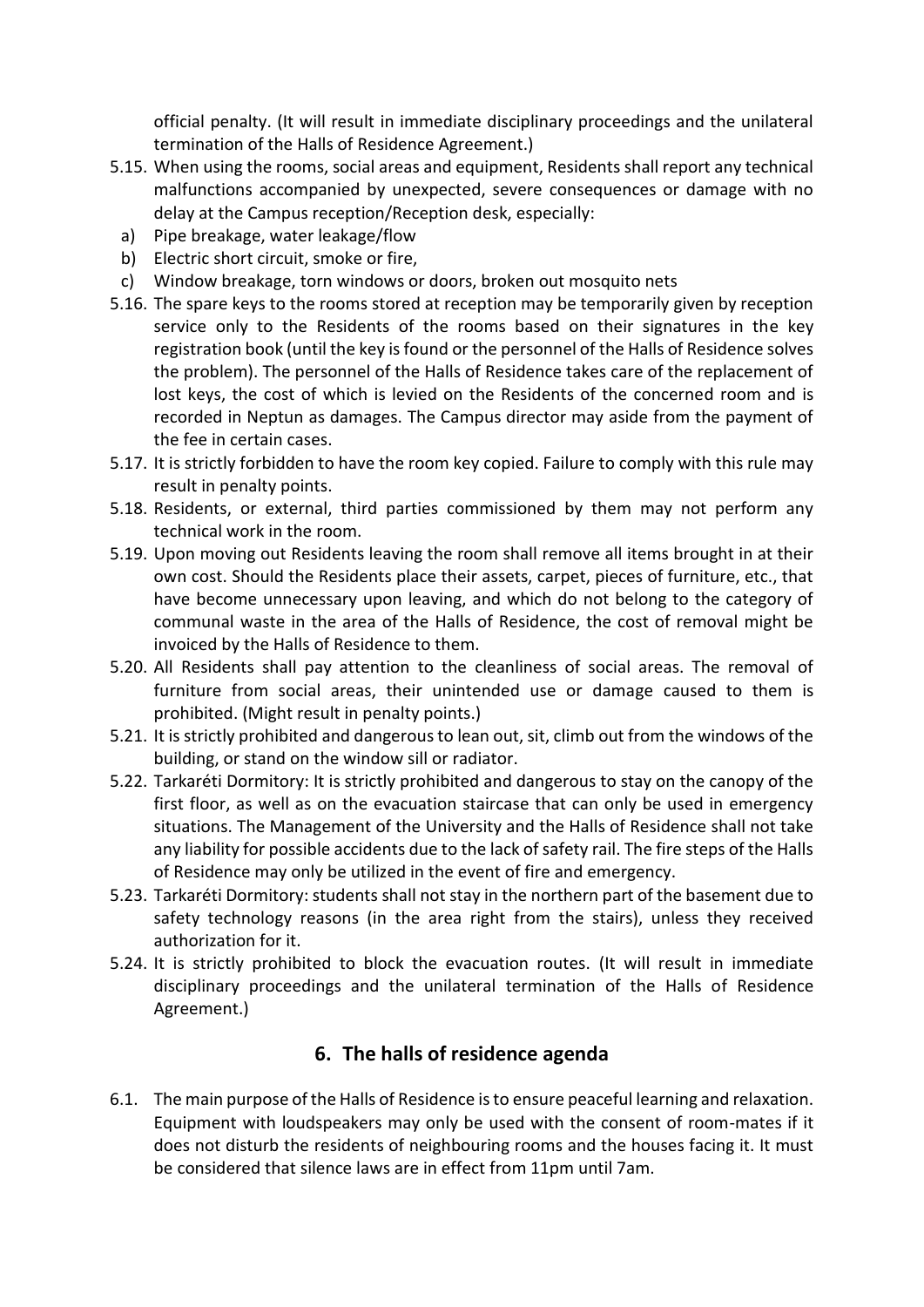- 6.2. During exam and reporting periods silence laws are in effect 24/7.
- 6.3. Penalty point might be awarded in the event of violating point 6.1. Those, who break the rule shall be warned by their direct environment, or in case it is insufficient, the Dorm Manager, or in certain cases the senior assistants shall be notified.

# **7. Entry to the area of the Halls of Residence, rules of receiving visitors and guests**

- 7.1. Residents shall always keep their dormitory access cards with them and enter the buildings accordingly. Stepping over, or climbing under the access system, using the escape door for entry, or endorsing the access card on someone else is strictly prohibited. In lack of the access card a temporary card may be requested with an other picture ID. Penalty point might be awarded in the event of violating this rule.
- 7.2. Visitors may only visit a student, **if they present a picture ID** at reception and are met by the host there.
- 7.3. Residents may receive visitors every day between 7am and 11pm free of charge (up to 3 persons, beyond this number only by written permit). Should a visitor not leave the Halls of Residence until 11pm, a visitor receiving fee shall be listed/invoiced to the Resident.
- 7.4. Residents may receive maximum 1 visitor each day from 11pm until 7am with the unanimous consent of the room mate(s). The visitor receiving fee is contained in HTJSZ (HUF 1,000/person/event).
- 7.5. Such fee paying items by students with student status at the Corvinus University of Budapest are listed in the Neptun. For students, who have no student status, they shall be invoiced.
- 7.6. Listing/invoicing takes place based on the registry managed by reception service (Visitor registration), which the host shall sign at the same time with its announcement.
- 7.7. The Visitor registration log shall be managed at reception, so that the Resident's name receiving the visitor, his/her Neptun ID and room number, as well as the calendar days of visiting days and their exact time can be established unambiguously, and the receiving Resident shall sign it when his/her visitor leaves. The name of the visitor, and his/her picture ID number suitable for identification should be registered.
- 7.8. The management of the registry according to the rules is the responsibility of the reception service personnel in charge, which he/she should also sign upon changing service.
- 7.9. Following the administration of the visitor announcement, the Resident receives a visitor hosting permit, based on which his/her visitor may get a temporary access card that guarantees his/her stay in the Halls of Residence.
- 7.10. The Resident receiving the visitor is fully responsible for the visitor's behaviour.
- 7.11. A Resident may receive visitors up to 15 times per month by paying a fee, one person at a time, and one visitor may stay in the Halls of Residence maximum 3 times per month by paying a fee. Should this rule be breached, the Resident is not allowed to receive a paid visitor during the month following the subject month.
- 7.12. A Resident severely breaching the rule of receiving visitors may be restricted from receiving visitors for a defined period of time, or may be even prohibited from doing so for a defined period of time, whereas a visitor violating the rule of receiving visitors and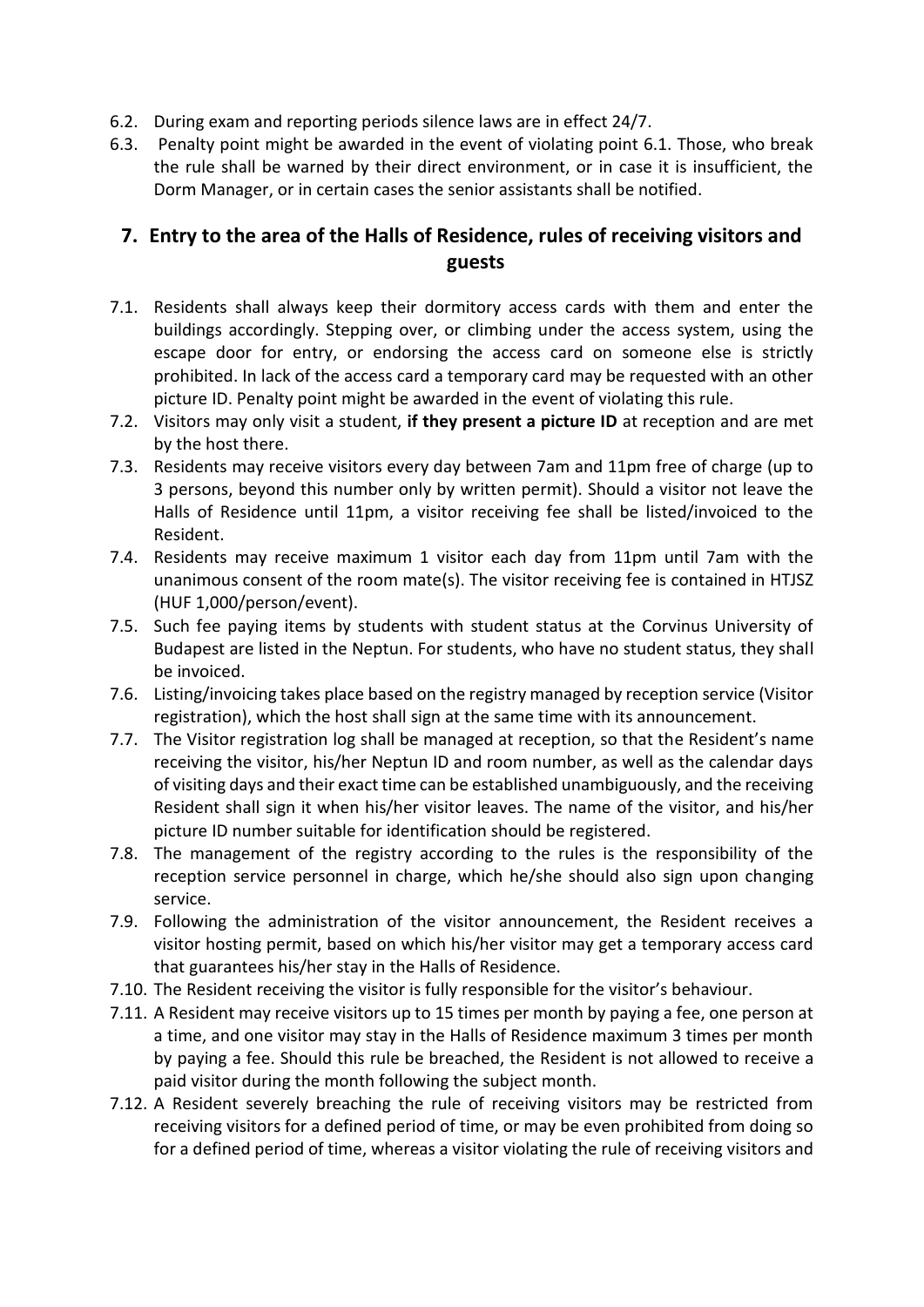the House Rules may be restricted from visiting, in a more severe case his/her access to the Halls of Residence might also be restricted.

- 7.13. Should the associates of the Halls of Residence find a person staying without a visitor receiving permit inside during an inspection, penalty points might be given to the Resident receiving the visitor. The person staying without a permit may be banned from the Halls of Residence.
- 7.14. A Resident student may only receive a visitor of minor age, if the visitor is a close relative of the host (e.g.: brother/sister), and the parents or legal representatives consented to the visit in writing. For receiving a minor visitor the administrator of the Halls of Residence, as well as the written declaration of consent from the room-mates are also required. In addition to the existing certificates and permits, a minor visitor may only be accommodated in a room occupied by residents of the same gender.

## **8. Events**

- 8.1. Contrary to the agenda listed in point 6 of these House Rules (up to midnight), loud gatherings may only be held in the rooms of the Halls of Residence and the social areas with the consent of the residents residing on the same and neighbouring levels. No loud events might be held and authorized during exam and reporting periods in the Halls of Residence. Events held contrary to the agenda listed in point 6 of these House Rules shall be reported to the Dorm Manager at least 5 days prior to starting such an event.
- 8.2. The surveillance and authorization of the use of social areas belongs to the competence of Campus Management.

# **9. Special provisions regarding the colleges for advanced studies**

- 9.1. Members of the colleges for advanced studies moving in:
- a) Shall observe all provisions specified in the Organisational and Operational Rules and other regulations of the Halls of Residence, especially the ones regarding the payment of fees and the House Rules,
- b) Shall acknowledge the effectiveness of the rules on disciplinary liability of the University as Residents, as well as the competence of its disciplinary bodies, and the penalty score system of these House Rules
- c) Have all rights granted to the members of the Halls of Residence, e.g. they are entitled to have a dormitory access card and the intended use of the dormitory infrastructure in general.
- 9.2. Regarding accommodation in the Halls of Residence, EVK, TEK, FAKT and GyDSz operates an independent dormitory admission system aligned with the uniform admission procedure of the Organisational and Operational Rules of the Halls of Residence. The college for advanced studies allocates the places reserved for it among its members based on its own policy. At the beginning of each semester the College for advanced studies provides the list of the names and data of admitted persons for the next semester by the deadline specified by Campus Management (grade, faculty, address, room number, e-mail address, form of financing Neptun code). Should there be any changes in the student status of the students of the college for advanced studies, they shall immediately report it to the Dorm Manager concerned.
- 9.3. If the College for advanced studies does not utilize all available places, they might temporarily transfer some to the Halls of Residence for filling it during normal dormitory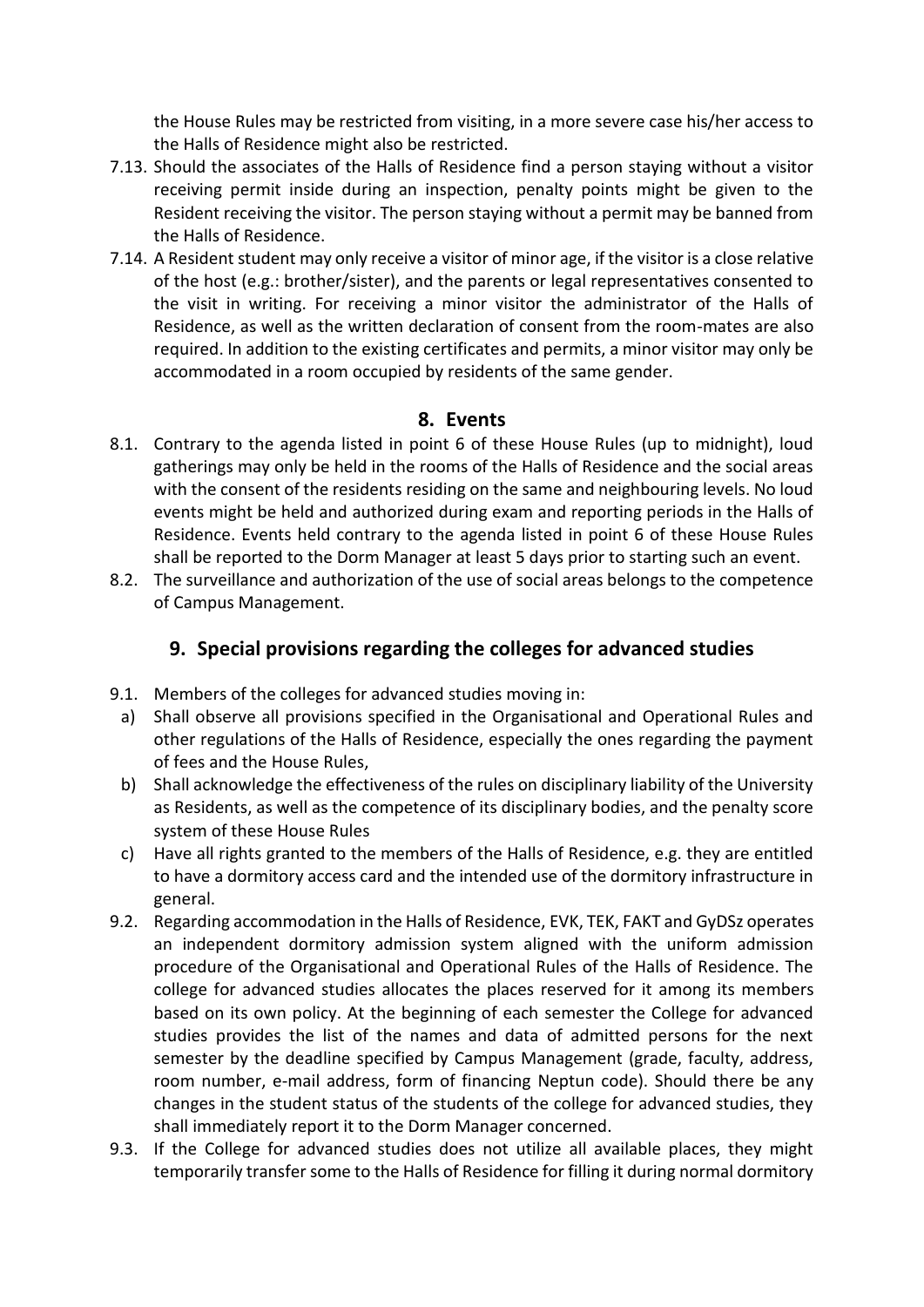admission procedure, up to one academic semester.

- 9.4. The colleges for advanced studies may execute any technical improvement or reconstruction in the building of the Halls of Residence exclusively by the agreement and authorization of Campus Management and the Technical Directorate.
- 9.5. Separate premises might be granted (if the features of the building allow it) to the dormitories and the colleges for advanced studies.
- 9.6. Programmes in the colleges for advanced studies shall be announced 5 working days prior to the start of the event with the list of participating guests to the Dorm Manager. Event can only be held with the prior permission of the Dorm Manager.
- 9.7. The colleges for advanced studies undertake to remove any decoration (poster) placed in the hallways upon moving out and/or when they expire.
- 9.8. All other special provisions concerning the Colleges are contained in the Colleges Agreement concluded between the Dormitory and the Colleges.

# 10.**Payment of the dormitory fee**

- 10.1. Students having active student status shall pay their fees in the Neptun system via the Neptun collective account, or also in Neptun by SimplePay (payment by a banking card).
- 10.2. Data of the Neptun collective account:
- a.) As a first step, the right amount(s) shall be transferred to the University's Neptun collective account. Students may initiate transfers by providing the following parameters:

## **Payment to the HUF/Hungarian Forint joint account:**

| Account holder's name:                      | Neptun gyujtoszamla          |
|---------------------------------------------|------------------------------|
| Bank account number:                        | 11784009-22229913-00000000   |
| Bank:                                       | OTP Bank                     |
| IBAN number:                                | HU64117840092222991300000000 |
| SWIFT (BIC) code:                           | <b>OTPVHUHB</b>              |
| In the "Comments" section you must include: |                              |

**N NK-your NEPTUNCODE(space)YOUR FULL NAME**

(e.g.: NK-DKV8EW PITT BRAD)

#### **Payment to the EUR/Euro Neptun joint account:**

| Account holder's name:                           | Neptun EUR gyujtoszamla      |
|--------------------------------------------------|------------------------------|
| Account number:                                  | 11763842-00687881-00000000   |
| IBAN:                                            | HU93117638420068788100000000 |
| SWIFT (BIC) code:                                | <b>OTPVHUHB</b>              |
| In the first row of the "Comments" you must put: |                              |

**N NK-your NEPTUN CODE(space)YOUR FULL NAME**

(e.g.: NK-DKV8EW PITT BRAD)

b.) Approximately by 2–3 working days after a successful bank transfer, the transferred amount appears in the collective account balance in Neptun, therefore the "payment" of the listed items becomes possible. By selecting the right semester, the items listed for the concerned semester become visible in the "Pénzügyek/Befizetés (Finance/Payment)" menu in the students' Neptun. Next to the status of paid items the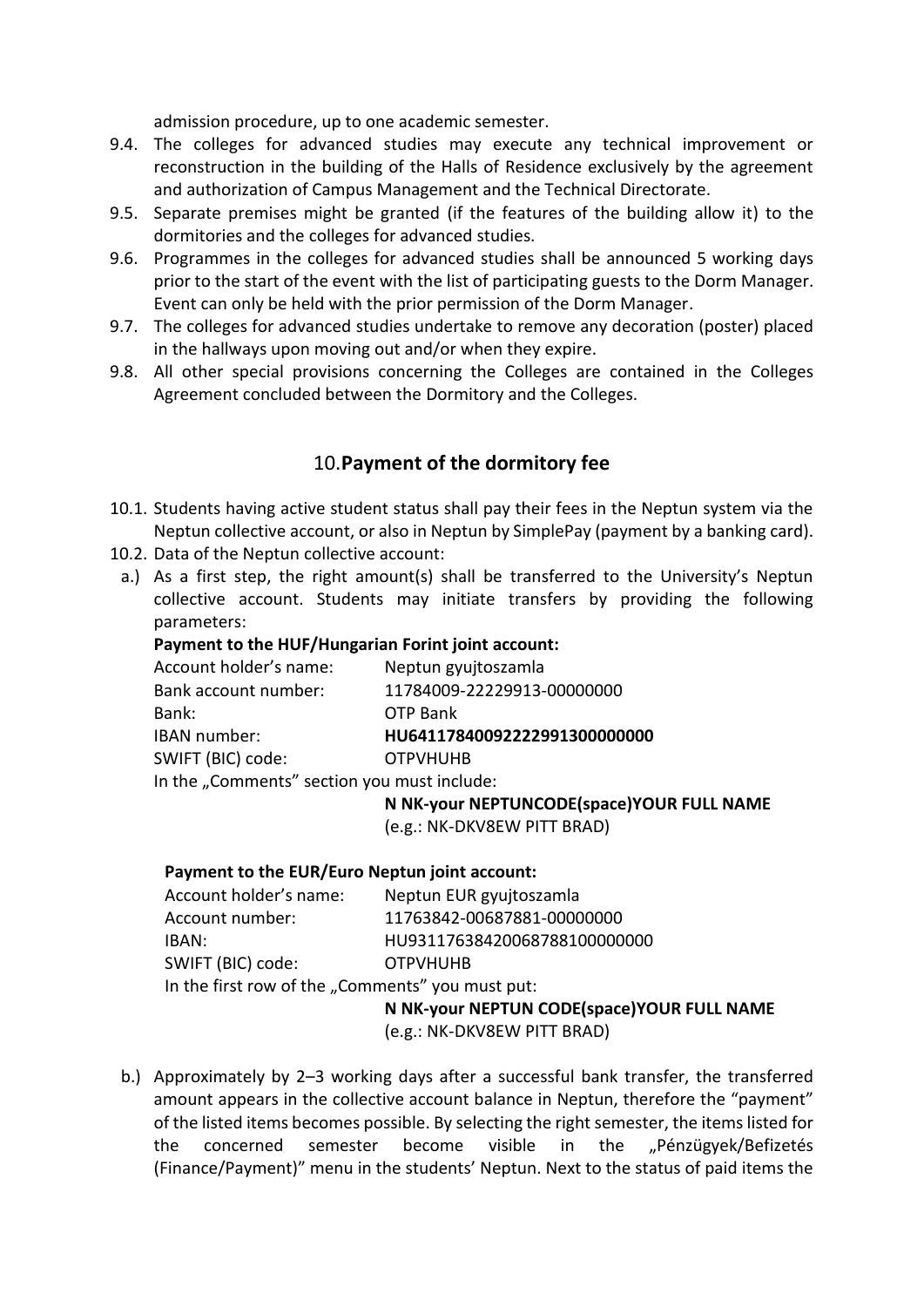"befizetve/paid" remark appears.

- c.) In case of pending items you need to select the proper box under the Pay column, then click on the "Befizetés/ Payment" button. Select the collective payment method on the appearing screen, then click on the "Befizetés/ Payment" button. The dormitory fee is only paid after this. (The amount/reserves remaining on the collective account may be transferred back to the students' own bank account recorded in Neptun at any time.)
- 10.3. How to use SimplePay:
- a.) Students find their issued items in the "Pénzügyek/Befizetés (Finance/Payment)" menu.
- b.) By checking the check box next to the item to settle, clicking on "Befizet" (Pay), answering Yes to "Biztosan befizeti?"(Are you sure you want to pay?), then choosing "SimplePay" card payment on the relevant window, then pressing "Befizet" (Pay), you get transferred to the SimplePay website.
- c.) The data transfer declaration must be confirmed.
	- 1. payment option Type in the debit card data, then press "FIZETEK/PAY".
	- 2. payment option Sign in to your Simple account using a Facebook account, Google account, or email address and password. After signing in, saved cards may be viewed, and new cards may be saved.
- d.) The student receives an e-mail if the settlement is successful.
	- If the settlement is not successful, the student may make inquiries at the SimplePay customer service referencing the SimplePay ID in the feedback message.
- 10.4. The payment deadline for dormitory fees is the 15th day of the concerned month, or in case it does not fall on a banking day, it is the first banking day following the bank holiday.
- 10.5. During the exam period there is an opportunity for requesting a one-time payment deferral from the Dorm Manager in writing. The payment deadline may be extended by maximum 5 working days. Should the deadline be missed, the late paying students shall always count on receiving sanctions: penalty point, late fee, payment notice based on HTJSZ, and the termination of a dormitory resident status as final sanction.

## **11.Miscellaneous provisions**

- 11.1. There is no opportunity for installing wifi routers in each room, since the installed routers might cause serious interference, or operational malfunctions in the existing wifi network of the building. Residents, who install a wifi router despite the prohibition, shall receive a penalty point.
- 11.2. Medical provision can be utilized in the district medical office, or in the district adult medical emergency room. The first aid kit is located at reception, which can be utilized in case of an accident.
- 11.3. Consignments of value arriving for the Resident (registered mail, package) may be received at reception by the presentation of personal identification and signature or authorization; reception service may not be asked to receive packages requiring payment.
- 11.4. Posters may only be placed on advertisement boards in the building of the Halls of Residence with the consent of the Dorm Manager.
- 11.5. Cooking, water boiling, grilled sandwich baking devices, microwave ovens, or other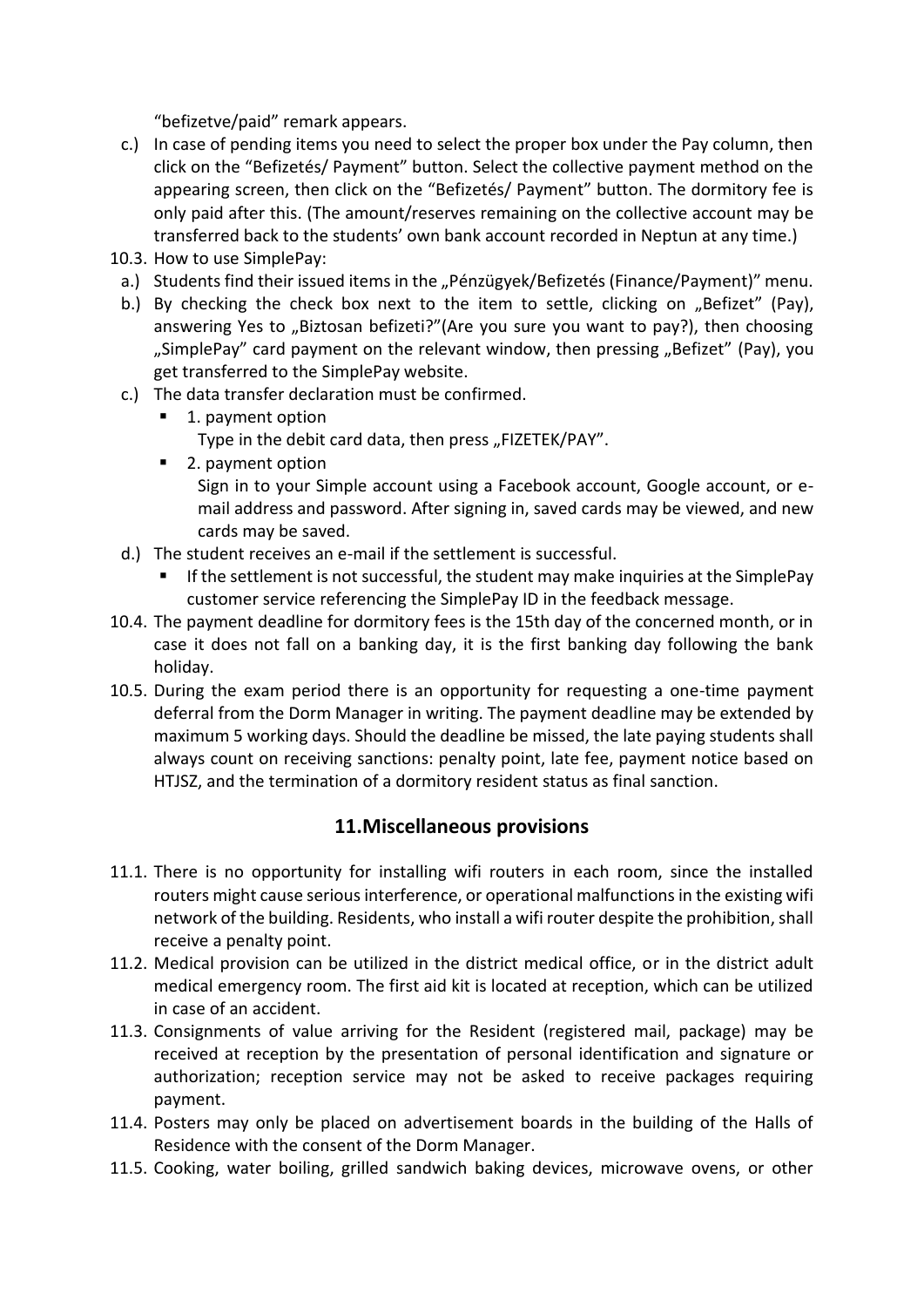cooking/baking devices may only be used and stored in nominated premises.

- 11.6. When leaving the social rooms (toilet, laundry room, shower, bath, kitchen, gym), Residents shall turn the lights off, close the window and properly turn off the taps.
- 11.7. The use of cabinets equipped with padlocks, hinges or locks suitable for storing kitchen devices shall be listed and registered on the move in sheet. Cabinets shall be left free and accessible upon moving out. It is prohibited to stick or write anything on the kitchen cabinets. On levels with padlocks everyone should take care of making the kitchen cabinets lockable. Campus Management shall remove the padlocks of cabinets left closed after moving out, and they shall take no liability for assets left in them.

# **12.The penalty score system**

- 12.1. Penalty point can be given to the Resident, who violates the regulations of the House Rules, or the norms of cohabitation. The extent of the penalty point is contained in the Penalty point chart constituting the annex of the House Rules.
- 12.2. The penalty point according to the chart can be given by the Dorm Manager based on the protocol, note or official recommendation of the senior assistants, the operations coordinator, or reception service.
- 12.3. The Dorm Manager shall immediately notify the Residents about the awarding of the penalty point in an e-mail (at the official e-mail address stored in the Neptun system), and/or in the form of a printed letter left at reception service for the Resident within 3 working days of becoming aware of the incident (lapsing time between the incident and becoming aware of it is 365 days).
- 12.4. The Dorm Manager manages a penalty point registry for the concerned academic year. For each Resident the penalty points add up within the academic year.
- 12.5. In the event of violating several rules at the same time, penalty points shall be allocated based on several penalty items of the chart.
- 12.6. In case the identity of the perpetrator cannot be clearly established, penalty points may be allocated collectively.
- 12.7. When allocating penalty points the Dorm Manager investigates, whether the penalty point allocated to the Resident triggers additional measures or sanctions.
- 12.8. If the penalty score for one Resident reaches 16 points, the Resident may be excluded from the dormitory admission procedure for the next academic year, and the campus director warns him/her to skip the activities contradicting the House Rules.
- 12.9. If the penalty score for one Resident reaches 30 points, his/her Halls of Residence Agreement shall be unilaterally terminated by the campus director considering his/her contract breaching behaviour and shall also initiate disciplinary proceedings according to the Disciplinary and Compensation Regulation.
- 12.10. Within 5 working days from sending the notice, the Resident may request the observation of the allocation of the penalty point from the campus director via e-mail. The observation shall be performed by the campus director together with the secretary of the concerned Halls of Residence Council and Student Government's EK official of the Corvinus University of Budapest.

## **13.Fire protection and disaster management regulations**

13.1. GENERAL FIRE SAFETYINFORMATION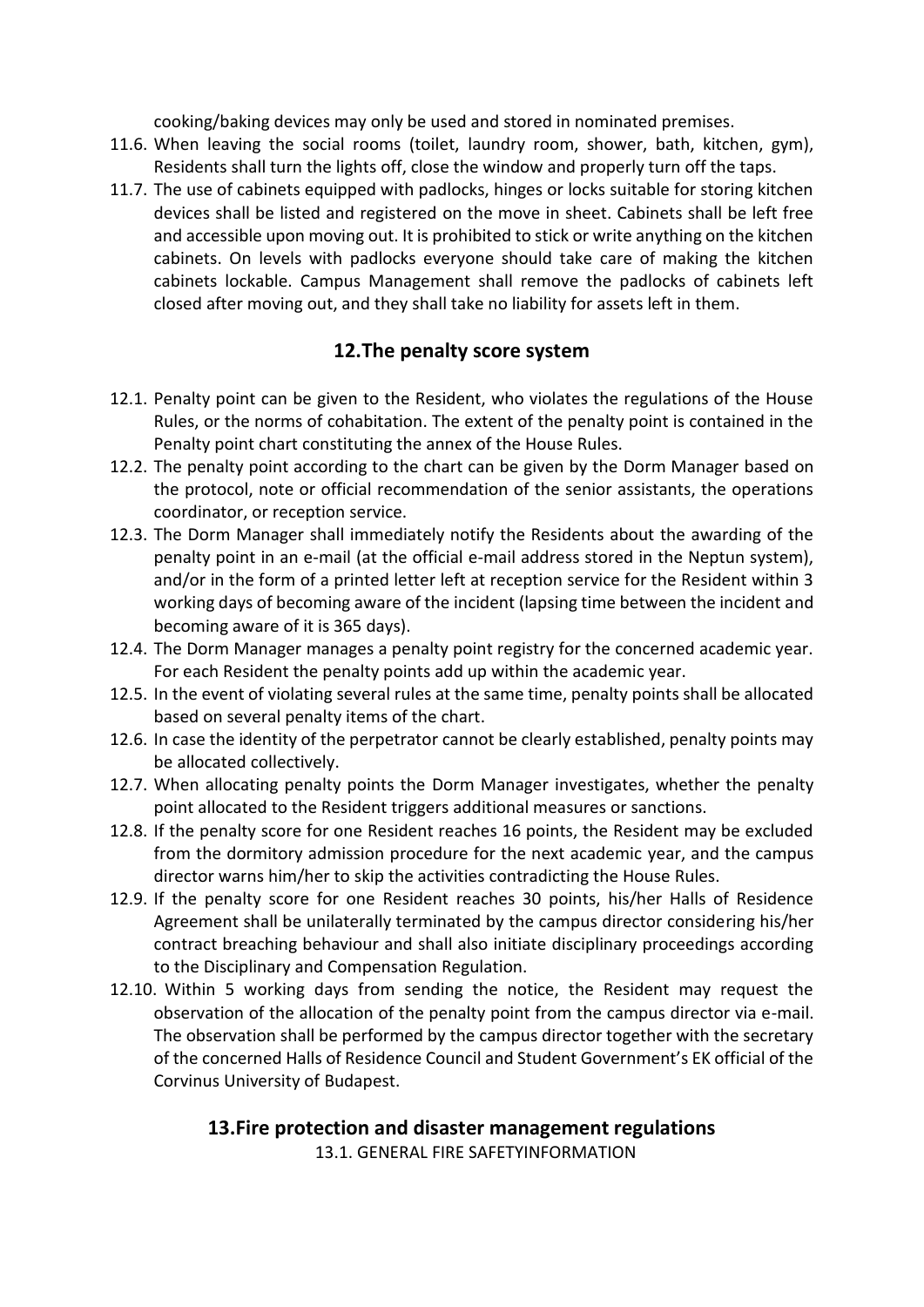Keeping fire safety regulations is compulsory for all citizens. If you detect fire or the immediate danger of fire, you are required to notify fire rescue and disaster prevention services immediately. Everyone is required to help efforts to put out fires and to rescue casualties without compensation and without further notification with personal involvement and providing information, subject to their age, health and physical capabilities.

## **Regulations of Use**

- A detailed description of the general fire safety rules of use are available in the Fire Safety Regulations of the university buildings. You must adhere to these rules. The Fire Safety Regulations document is available on the web page on the following path: University / University Organizational Units / Chancellor / Rules / Regulations / Other Regulations).
- University rooms and spaces may only be used for their designated purpose. Any other use requires the written permission of the manager in charge. All rules detailed in the permission must be observed.
- The use of naked flame, candles, sparklers, any type of fireworks or smoke generating tools is strictly forbidden in the area of the halls of residence.
- Halls of residence and other university buildings are strictly non smoking!
- You may only smoke in the outdoor areas designated for smoking. It is forbidden to store or dispose of burning cigarettes, matches and other similar objects where these may cause fire or explosion.
- Both within and outside of buildings **the following are strictly forbidden, even for a temporary period:**

## **To prevent access to...**

- switches of the electricity system;
- opening and closing devices of works;
- manual fire alarms;
- booster pumps;
- the console and vents of the heat and smoke extraction system;
- fire safety equipment;

# **To narrow...**

- passageways;
- stairs;
- doors;
- emergency exits.
- In the buildings (room in the halls of residence, offices etc.) you may only use heating solutions that do not pose a risk of fire or explosion in normal operation. Heating appliances of permitted types and in perfect working condition may only be used.
- The use of any supplementary heating appliance besides the standard heating system requires the written permission of the manager in charge. All rules detailed in the permission must be observed.
- It is forbidden to pipe into sewers and soakways inflammable gases, steam or liquids, sewage containing such materials and any materials that may react with water and form inflammable gases.
- Lightning appliances and devices have to be positioned, installed and used in a manner that prevents the risk of fire.
- To prevent the risk of combustion it is compulsory to keep sufficient distance between electric appliances and combustible materials or to use sufficient heat insulation.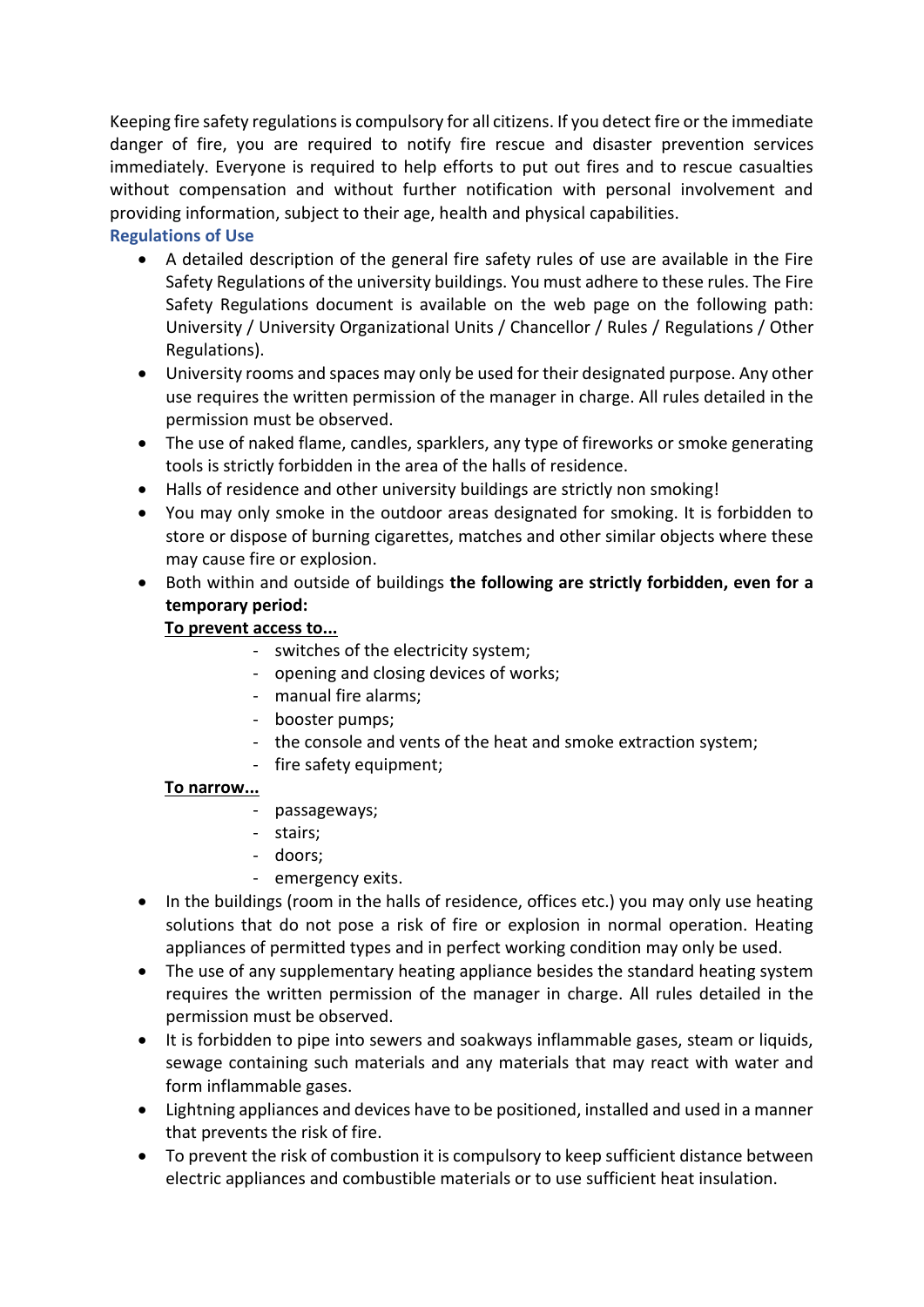- Electric machinery, appliances and other devices must be switched off after use. If unused these pieces of equipment must be unplugged.
- Detailed rules of the authorization and safe staging of events are available in the Fire Safety Regulations.

## **Fire Alarm**

• If you detect fire or the immediate risk thereof or you are informed that a fire is detected, you are required to notify all persons in the vicinity and the fire brigade with the methods available (operation of the manual fire alarm, shouting, using a phone, notifying the reception desk). The emergency call number of the fire brigade is 105. You can also call the single emergency call number 112.



MENTŐK 104 **TÜZOLTÓSÁG** 105 RENDÖRSÉG 107

- The fire notification must include the following:
	- exact location of the fire, the address of the building (district, street, number);
	- what is on fire, the nature of the damage, what is in danger;
	- if human lives are at risk;

name of the person to alert the fire brigade, originating phone number of the call;

During the call try to be calm and clear, provide all information you are aware of.

• If the fire alarm is activated act in line with the fire alarm plan of the affected building and leave premises. Ensure that all persons in the building are notified of the fire in time and that they leave it safely. A fire evacuation practice must be conducted at least once a year.

#### **Evacuation**

- If the fire alarm is activated act in line with the fire alarm plan of the affected building and leave premises. Ensure that all persons in the building are notified of the fire in time and that they leave it safely.
- During evacuation observe the exit signs.
- Use the stairs to evacuate from the floors other than the ground floor and from the basements. In case of fire elevators do not work – all elevators move automatically to the ground floor and park there with doors open.



- Smoke and heat entering the stairways may be ventilated by opening the windows.
- In case of evacuation give priority to children, pregnant women, persons with children, the elderly, the disabled and help them leave premises.

• A piece of damp cloth (for example a towel) placed on the nose and the mouth provides effective protection against smoke for the duration of the evacuation. Hot

smoke gas is lighter than air and fill rooms layered from the top to bottom. Therefore crouch to leave a room filled with smoke safely.

• Persons exiting the building inform safety personnel and those involved in the rescue operation of the details of the emergency and the position and age of any persons (child, ill, elderly, disabled) who may still be in the building.



## **Fire Extinguishers**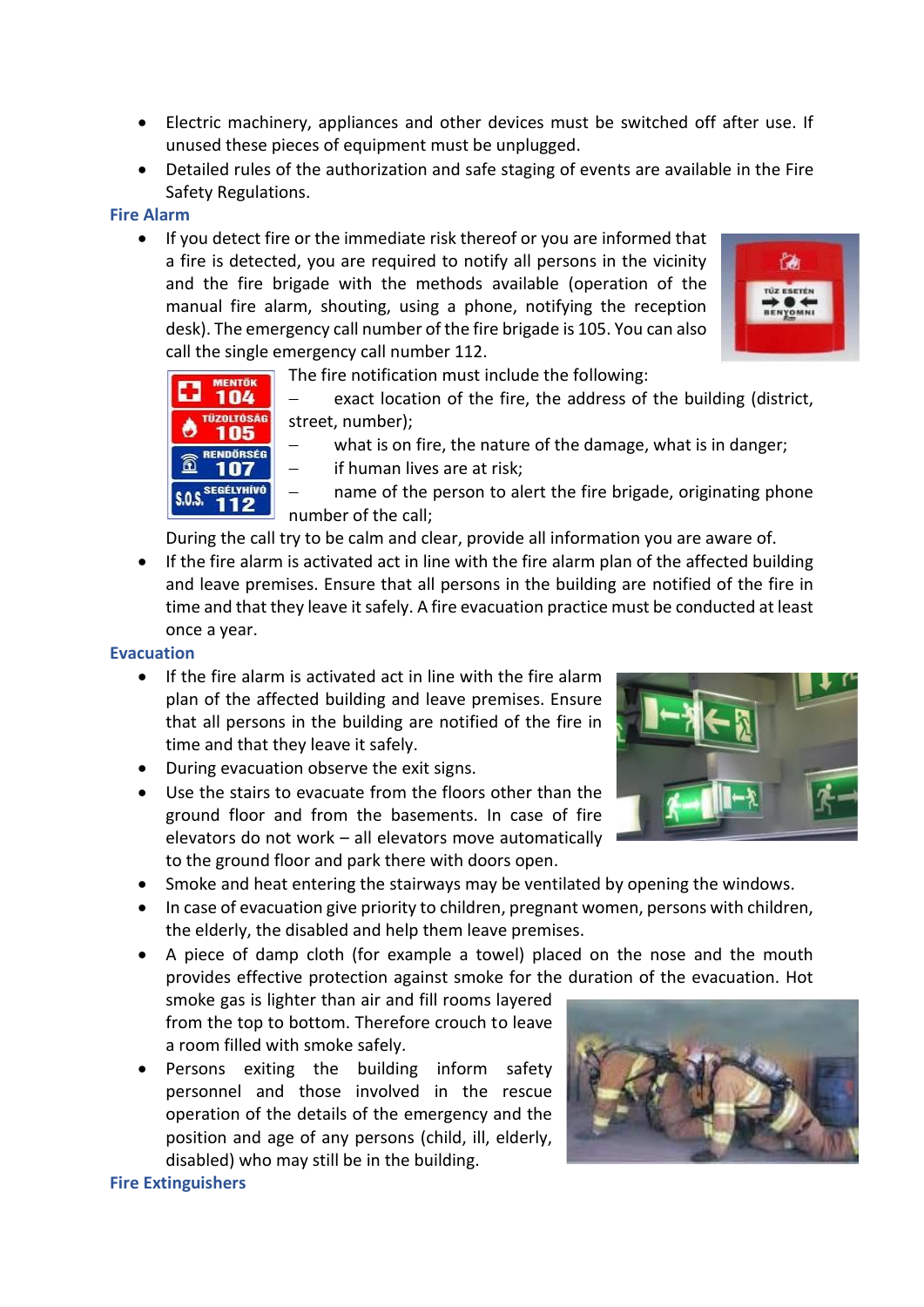Fire extinguishers are designed to help extinguish fires quickly and effectively in the initial phase. A fire extinguishers is a stored-pressure or cartridge-operated device that enables the user to discharge the agent contained in the vessel onto the fire in a controlled manner. **Powder based type:** applicable to put out fires of different fire classes.

- − Fire Class A: organic solids such as paper and wood that burn with flames or glow.
- − Fire Class B: fires of flammable or combustible liquids (petrol, gas oil, etc.),
- − Fire Class C: fires of flammable gases (Acetylene, Hydrogen, LPG etc.).

The most common fire extinguishers at the university are Class A–B–C powder based device that are safe to use for extinguishing the fires of electric devices under current for up to 1000 V. User instructions are clearly visible and readable on the labels placed on the fire extinguisher devices.

However, do not use powder based devices on IT equipment as the agent may permanently damage the parts of the equipment not affected by the fire.

## **Carbon dioxide type:**

- − safe to use on electric devices under current,
- − ideal for use on IT equipment,
- − cannot be used to extinguish glowing materials.

The gas is propelled at -79°C. Due to health hazard avoid contact with the skin. Take caution when using in confined spaces as the device pushes oxygen out of the room.



## **How to use a fire extinguisher:**

- Pull the pin;
- Aim the nozzle at the fire;
- Squeeze the lever to start the device;
- Periodic operation is allowed;
- Aim at the base of the fire, not at the flames or at the smoke!
	- Do not stand close to the fire!

**Putting out a Fire**

- In case of not extensive fires that are still in the early stages you need to try to put it out with the applicable tools available provided that personal safety is not at risk.
- If multiple fire extinguishers are available use those at once for effectiveness.
- You have to ensure that the arriving fire brigade finds the location of the fire. In order to do this one person must meet the arriving fire brigade units in front of the building.
- Once the fire brigade units have arrived, fire fighting efforts are coordinated by the commander of the unit.
- All fire related events must be reported to safety personnel as fires put out without the intervention of the fire brigade and fires that stopped without human intervention must also be reported to the fire brigade and the location must not be changed until investigation measures are in place.



• Do not use water to put out electric fires!

**Action against Persons Responsible for the Breach of Fire Safety Regulations**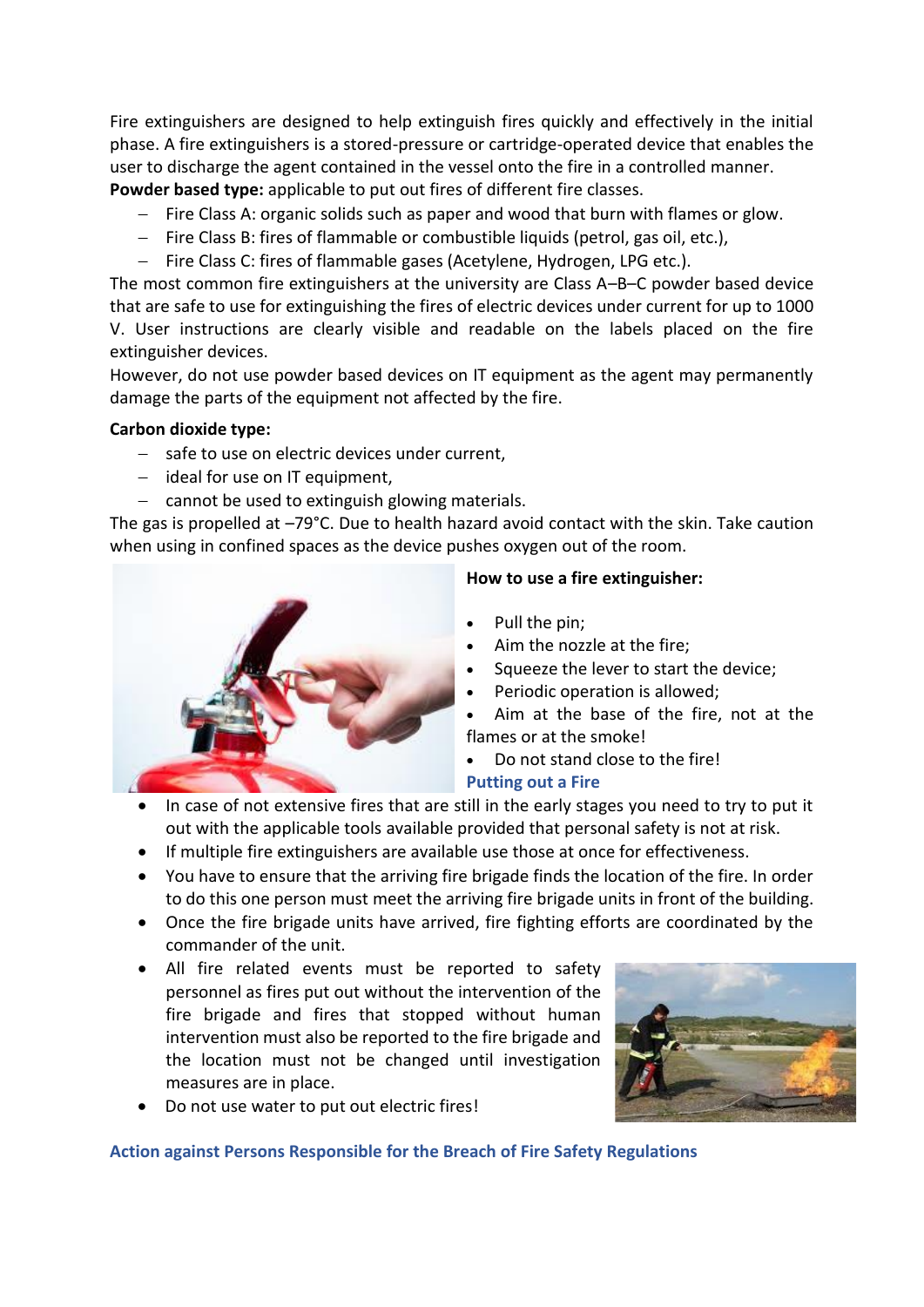- Fire safety regulations and policies must be observed by everyone without further notice.
- If fire safety requirements are not adhered to and this action is categorized as an offence the person responsible may be liable to fines as a result of offence proceedings.
- If Fire Safety Regulations are breached and the breach is categorized as insubordination the person responsible may be penalized as a result of disciplinary proceedings.

## 12.2. CIVILPROTECTION INFORMATION

## **Citizen's Duties**

Hungarian citizens (men from the age of 16 to 60 and women from the age of 18 to 55) are obliged to perform their Civil Protection duties even in PEACETIME or in a STATE OF EMERGENCY. This obligation includes the following: data reporting, reporting (qualification acquired, change of workplace, change of address), obligation to show, obligation to perform Civil Protection duties.

## **Civil Protection Duties**

- Protection of life:
	- Preparation of the population and civil services to defend against the effects of hostile offensive weapons;
	- Alert and inform;
	- Deportation and admission;
	- Creation of shelters;
	- Provide personal protective equipment;
	- Blackout.
- Protection of property:
	- Preparation and implementation of the pre-emptive technical, radiological, biological and chemical protection of goods of subsistence, drugs and bandages and other material goods (for example tools of production and services),
	- Protection of assets having special value (cultural artefacts, precious metals, currency etc.).
- Following the use of offensive weapons:
	- Reconnaissance to reduce losses, rescue, mitigation,
	- Temporary care for the population (provision of food and water, provision of temporary shelter for the homeless).
- In force majeure situations, and in case of industrial and other catastrophes (flood, water logging, earthquakes, industrial, nuclear, traffic etc. accidents, catastrophes)
	- Provide help for the services active in the prevention and mitigation of damages (flood protection service, fire protection service, epidemiological and public health services and so on),
	- Participation in mitigation of damages and in the temporary restoration and provisioning essential for rescue.
- To ensure the proper management of Civil Protection for wartime
	- Civil Protection preparation of national and regional management bodies,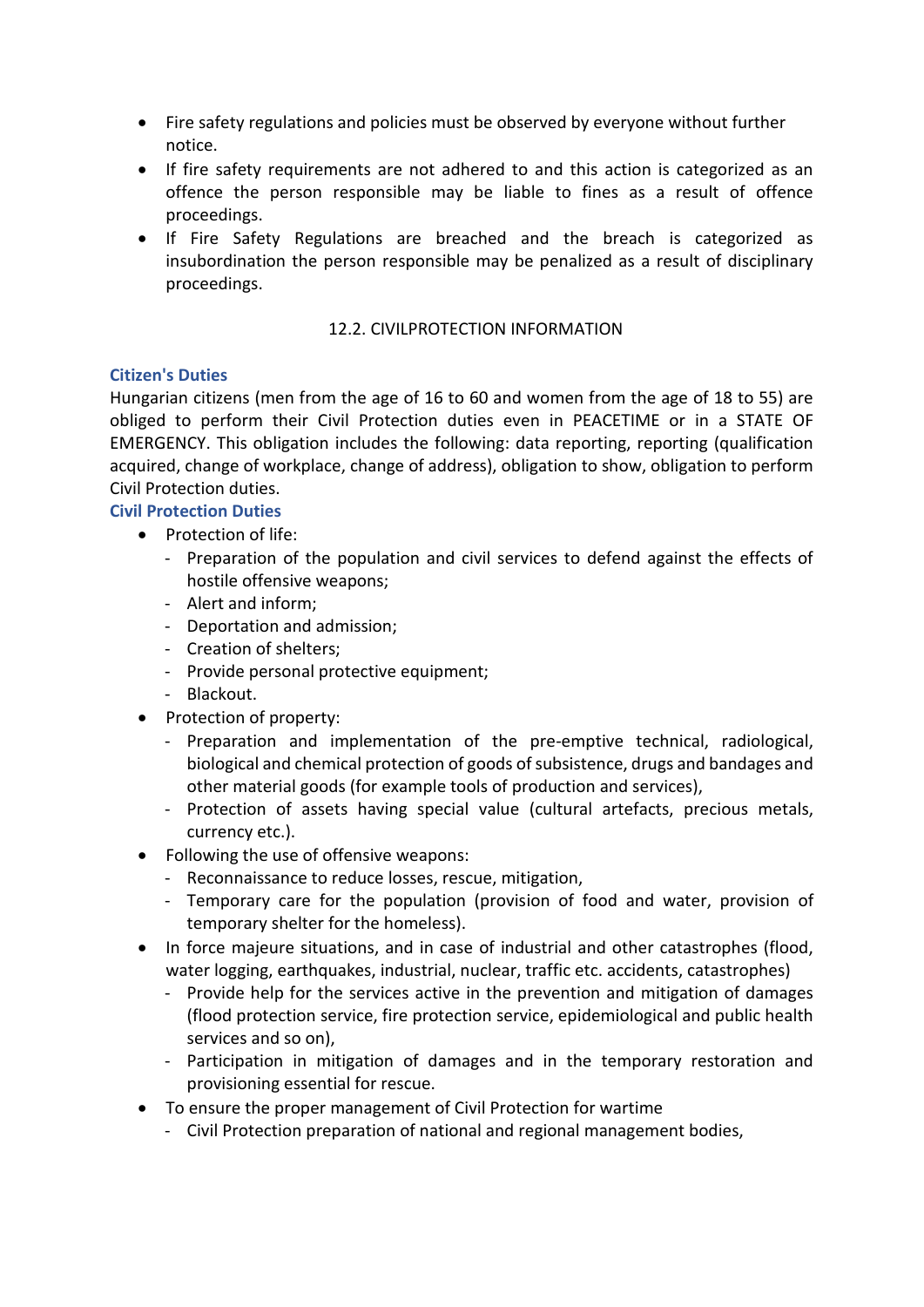- Creation and maintenance of management points (facilities to provide protected workplaces for the management bodies) and the related technical conditions (news communication links and so on).

## 12.3. DISASTER PREVENTION INFORMATION

#### **Disaster**

Force majeure events, industrial disasters or any other extraordinary event with catastrophic effect of natural or human origin that significantly harm or pose a direct risk to life, living conditions, material wealth or the natural environment.

## **Categorization of Disasters by Origin**

- 1. Natural disasters that are caused by the forces of nature without human intervention (force majeure), for example:
	- Meteorological disasters (rainstorm, windstorm, snowstorm, avalanche, lightning strike, wildfire, tsunami etc.)
	- Geographical disasters (earthquake, meteorite impact, volcanic eruption)
	- Meteorological disasters (epidemics, pest insects etc.)
- 2. Civilization related disasters that are caused by faulty human intervention, human error, human negligence or technical errors. These may include disasters that cause immense damages and may affect entire continents, for example:
	- Technical or industrial disasters (failure of power grids, collapse of facilities, mass traffic accidents, release of hazardous substances and so on)
	- Social disasters (terrorist attack, sabotage, armed conflicts, wars, strikes, migration and so on)

## **Rules of Conduct for Extraordinary Events**

- 3. General rules of conduct:
	- Follow the instructions of Disaster Prevention personnel;
	- Switch on the radio, the TV and pay attention to instructions announced by loudspeakers. Inform your neighbours;
	- Do not listen to false rumours and do not spread such rumours;
	- Use your phone only to call help;
	- Switch off gas and water supply when you leave your home. Close the doors and windows;
	- Trust those who are prepared to help in disaster situations and take the related risk for you.
- 4. Rules of conduct for certain extraordinary events:
	- Keep calm, stay where you are and gather information;
	- Stand in a doorway or take cover under a table until the earthquake stops;
	- If isolation is ordered enter the nearest concrete or brick building and keep doors and windows closed (for example in the case of a nuclear or chemical disaster);
	- Seek cover from falling objects. Park your car so that it is protected from falling objects (in the case of earthquakes, floods and fires);
	- In the case of a flood find elevated ground. If you are unable to leave the building go to higher floors with roof access;
	- In the case of an earthquake, fire or chemical disaster put out fires;
	- In the case of a fire try to localize it and put it out;